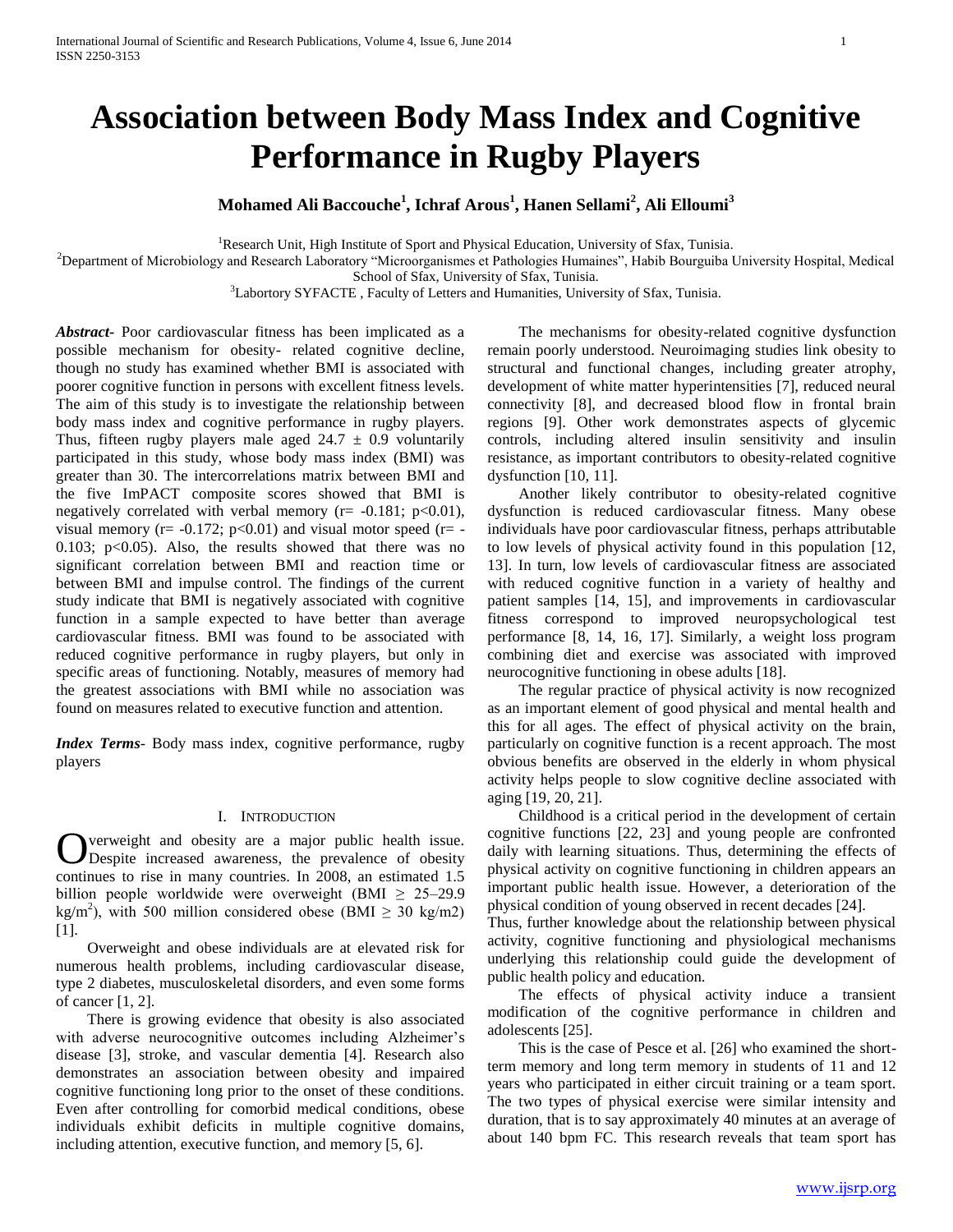been beneficial to both types of memory while circuit training has only been beneficial to the long-term memory. Budde et al. [27] found a race of 12 minutes at an average intensity (between 50 and 65% of maximum heart rate) was beneficial for adolescents who initially showed a low capacity of working memory. The execution of same exercise at a higher intensity (between 70 and 80% of maximum heart rate) was not effective. Some recent studies have examined executive functions in schools have also been documented. First, Kubesch et al. [28] examined the effect of physical exercise two conditions on the performance of an inhibition test in older adolescents between 13 and 14 years. The results suggest that physical education classes of 30 minutes are beneficial for executive functions, but not a short session of aerobic exercise class in five minutes. Furthermore, Hill et al. [29, 30] have shown that 10-15 minutes of moderate-intensity aerobic exercises were beneficial to executive functions in children aged between 8 and 12 years, even if the cognitive tests were completed nearly an hour after cessation of exercise. However, it should be noted that the benefits were only observed in children who had previously been exposed to the tests used.

 Physical exercise does not seem to systematically induce positive effects on cognitive functioning. Thus, some research suggests differential effects depending on the age of the participants [31], nature [32, 26] and the amount of exercise [33, 34, 27, 28].

 However, obesity is defined as overweight with excess body fat has adverse consequences for health. The measurement of body fat is difficult to achieve in clinical practice, estimates of overweight is used to define obesity: body mass index (BMI), which is equal to the weight (in kilograms) divided by height (in meters) squared. According to the classification adopted by the World Health Organization [35]: underweight is defined as a BMI less than or equal to 18.5 ; normal is defined by a BMI greater than or equal to 18.5 but less than or equal to 24.9 ; overweight is defined as BMI greater than or equal to 25 but less than or equal to 29.9 ; obesity is defined as a BMI greater than or equal to 30.

 Obesity itself is divided into three classes: class I or moderate obesity (30  $\leq$  BMI  $\leq$  34.9); class II or severe obesity  $(35 \leq BMI \leq 39.9)$ ; class III or morbid obesity (BMI  $\geq 40$ ). In children and adolescents (<18 years) [36, 37], underweight is defined as BMI <3rd percentile; the normal weight is defined by the 3rd  $\leq$  BMI <97th; overweight is defined as BMI  $\geq$  97th and obesity is defined by a threshold  $\geq$  IOTF-30 [38].

 Despite these findings, the contribution of physical fitness to obesity-related cognitive function remains unclear as risk factors often comingle. For example, rugby players often have cardiovascular risk factors and type 2 diabetes [38], despite excellent fitness levels. No study to date has examined the association between body composition and cognitive function in a sample of persons expected to have better than average fitness levels. To do so, we examined BMI and cognitive function in a sample of rugby players.

 Based on the independent effect of obesity on cognition in past work, we expected that higher BMI would be associated with poorer cognitive function.

Thus the aim of this study is to investigate the relationship between body mass index and cognitive performance in rugby players

## II. METHODS

# **2.1. Subjects**

 Fifteen rugby players male aged from 21 to 26 years voluntarily participated in this study, whose body mass index (BMI) was greater than 30.

 None of the subjects were using drugs or other therapy for obesity, and none had prior histories of disease or injury that would prevent daily exercise.

 All of these players selected at random and did not receive at any time a special diet instruction. Before enrolling in the study, subjects were informed of the experimental procedures, as well as the potential risks and benefits associated with the study. However, they were not informed of the study's purpose. To be included in the study, each subject provided written consent in accordance with the Declaration of Helsinki.

# **Table 1: Characteristics of study subjects.**

|                            | <b>Obese</b>     |
|----------------------------|------------------|
| Age (Years)                | $24.7 \pm 0.9$   |
| Body mass (kg)             | $109.84 \pm 7.2$ |
| Height(m)                  | $1.82 \pm 0.09$  |
| Body mass index $(kg/m^2)$ | $33.16 \pm 3.7$  |

## **2.2. Procedures**

 Subjects were asked to be alone and away from any other person so that there is no communication during the experiment. Encouragement, criticism or any other form of investment have been banned.

# **2.2.1. Immediate Post Concussion Assessment and Cognitive Testing (ImPACT)**

 The ImPACT is a computerized neuropsychological test battery designed to assess attention, memory, and processing speed. After completion of the test, five composite scores as well as a total score are generated, including verbal memory, visual memory, visual motor speed, reaction time, and impulse control [39]. The ImPACT has high convergent validity [40] as well as excellent sensitivity and specificity [41] in college athlete populations.

# **2.2.2. BMI Calculation**

 BMI was calculated from self-report of height and weight collected during the demographic section of the ImPACT. Weight and height were measured among participants in an upright position, wearing light clothing and bare foot. The size of the subjects was measured using a stadiometer, to the nearest centimeter. Subjects were also weighed on scales Seca (alpha model 770), 100 grams. Overweight was defined as a body mass index (BMI [weight/height<sup>2</sup>]  $\geq$  25).

#### **2.3. Statistical analyses**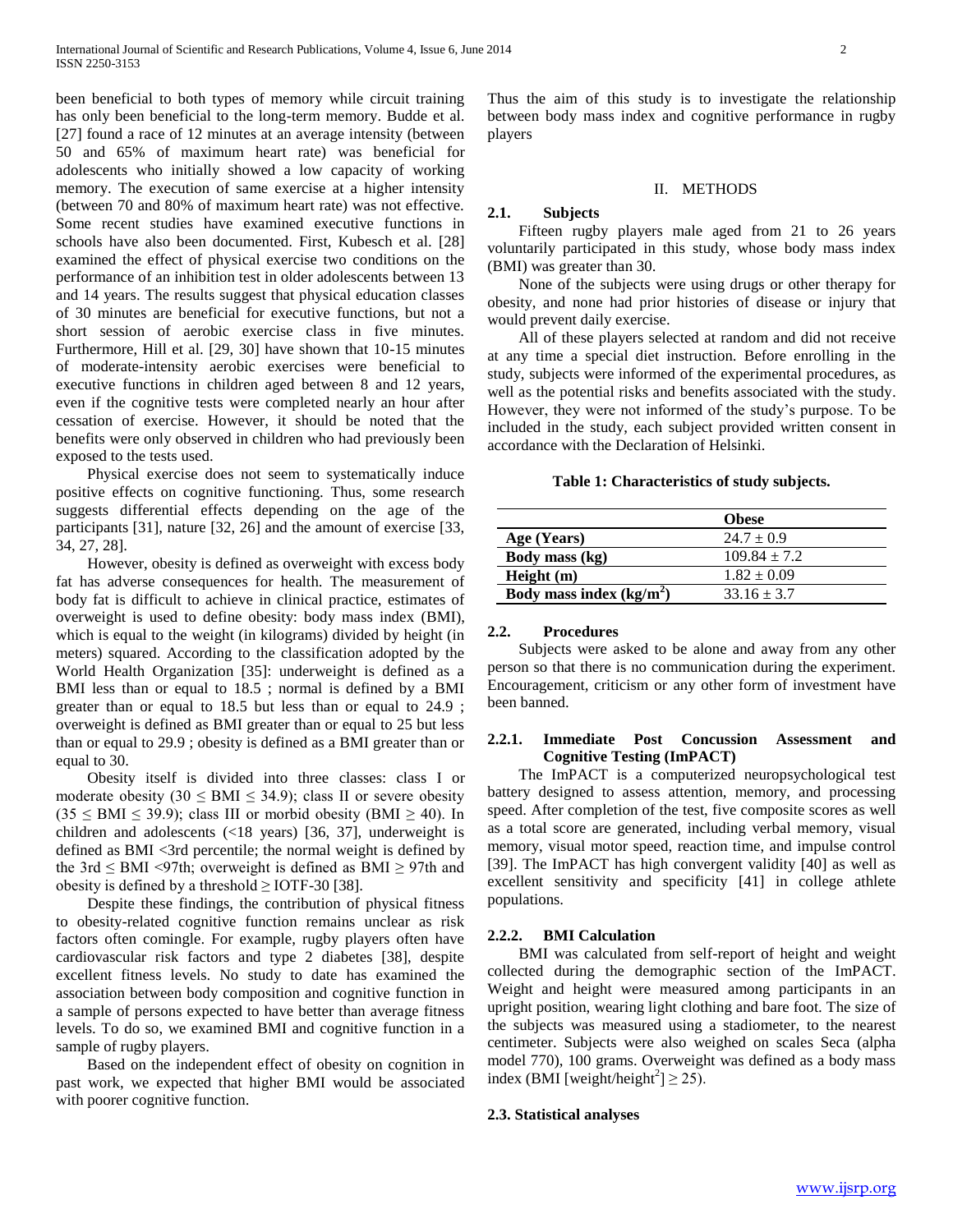All statistical tests were processed using STATISTICA Software (StatSoft, France).

 To check whether a higher BMI was associated with lower performance on composite scores of the ImPACT. A Pearson correlation study was conducted to identify the relationship between BMI and composite scores of the ImPACT. Statistical significance was set at  $p < 0.05$ .

# III. RESULTS

**Table 2. Correlations between BMI and composite scores for rugby players**

|                      | BMI | Verbal<br>memory | <b>Visual</b><br>memory | <b>Visual</b><br>motor speed | <b>Reaction</b><br>time | Impulse<br>control |
|----------------------|-----|------------------|-------------------------|------------------------------|-------------------------|--------------------|
| BMI                  |     | $-0.181**$       | $-0.172**$              | $-0.103*$                    | 0.015                   | 0.024              |
| <b>Verbal memory</b> |     |                  | $0.527***$              | $0.318***$                   | $-0.141*$               | $-0.082$           |
| <b>Visual memory</b> |     |                  | ٠                       | $0.372***$                   | $-0.186**$              | $-0.350***$        |
| Visual motor speed   |     |                  |                         | ٠                            | $-0.384***$             | $-0.276***$        |
| <b>Reaction time</b> |     |                  |                         |                              | ٠                       | $-0.187**$         |
| Impulse control      |     |                  |                         |                              |                         | ۰                  |

\*Significant at  $p \le 0.05$ .

\*\*Significant at  $p \le 0.01$ .

\*\*\*Significant at  $p \leq 0.001$ .

 The intercorrelations matrix between BMI and the five ImPACT composite scores showed that BMI is negatively correlated with verbal memory  $(r= -0.181; p<0.01)$ , visual memory ( $r = -0.172$ ;  $p < 0.01$ ) and visual motor speed ( $r = -0.103$ ;  $p<0.05$ ).

 Also, the results showed that there was no significant correlation between BMI and reaction time or between BMI and impulse control.

## IV. DISCUSSION

 The aim of this study is to investigate the relationship between body mass index and cognitive performance in rugby players.

 The findings of the current study indicate that BMI is negatively associated with cognitive function in a sample expected to have better than average cardiovascular fitness. BMI was found to be associated with reduced cognitive performance in rugby players, but only in specific areas of functioning. Notably, measures of memory had the greatest associations with BMI while no association was found on measures related to executive function and attention.

 One factor that may be responsible for these differential effects is cardiovascular fitness. Cardiovascular fitness is known to have a beneficial effect on cognitive functioning [42], including measures of executive function [43] and attention [44]. Such findings raise the possibility that fitness helps to moderate the effects of BMI on some aspects of cognitive function (i.e. memory) but not others (i.e. executive function).

 The results of the current study indicate that BMI is related to poor cognitive function but the exact mechanisms for this association are unclear. It is possible that athletes with a high BMI who over exert themselves are more likely to exhibit impaired performance on testing.

 Other possibilities include the known physiological effects of higher BMI, including reduced glycemic control [45] and even reduced perfusion to the frontal brain regions [46]. Future prospective studies are needed to clarify the underlying mechanisms which may be at work, especially studies quantifying physical activity level.

 The current study is limited in several ways. An important limitation for the current study involves the manner in which BMI was quantified. BMI is known to be limited in several ways, including poor adjustment for demographic factors (e.g. age, sex), concerns regarding the cut-points for BMI groups, and failure to directly measure body fat [47]. As a result, an individual can be lean with high muscle mass and may still be classified as obese according to BMI. This concern may be particularly relevant in a sample of athletes. However, it is noteworthy that greater BMI was still associated with poorer cognitive function in the current sample, despite these concerns.

The majority of studies, both in adults and children, found that overweight/obesity was associated with reduced cognitive ability and school outcomes [48, 49, 50, 51]. In a large group of children and adolescents between 8 and 16 years of age, overweight children performed poorly in tests measuring visuospatial organization and general mental ability even after adjusting for a number of potential confounders [51].

 However, some studies show a continuous relationship between BMI and cognitive performance that is not limited to overweight players. Alternatively, obesity could have some adverse effect on brain function, possibly due to the secretion of hormones, pro-inflammatory cytokines or growth factors by adipose tissue that can cross the blood brain barrier [52].

 Cournot et al. [53] showed that the performance of individuals with high body mass index were lower than those of low BMI individuals. For example, when the memory test, subjects whose BMI was 20 kg /  $m<sup>2</sup>$  retained an average of 9 out of 16 words, while those with a BMI  $\geq$  30 kg / m<sup>2</sup> or remembered only 7 words. In addition, high BMI appear to be associated with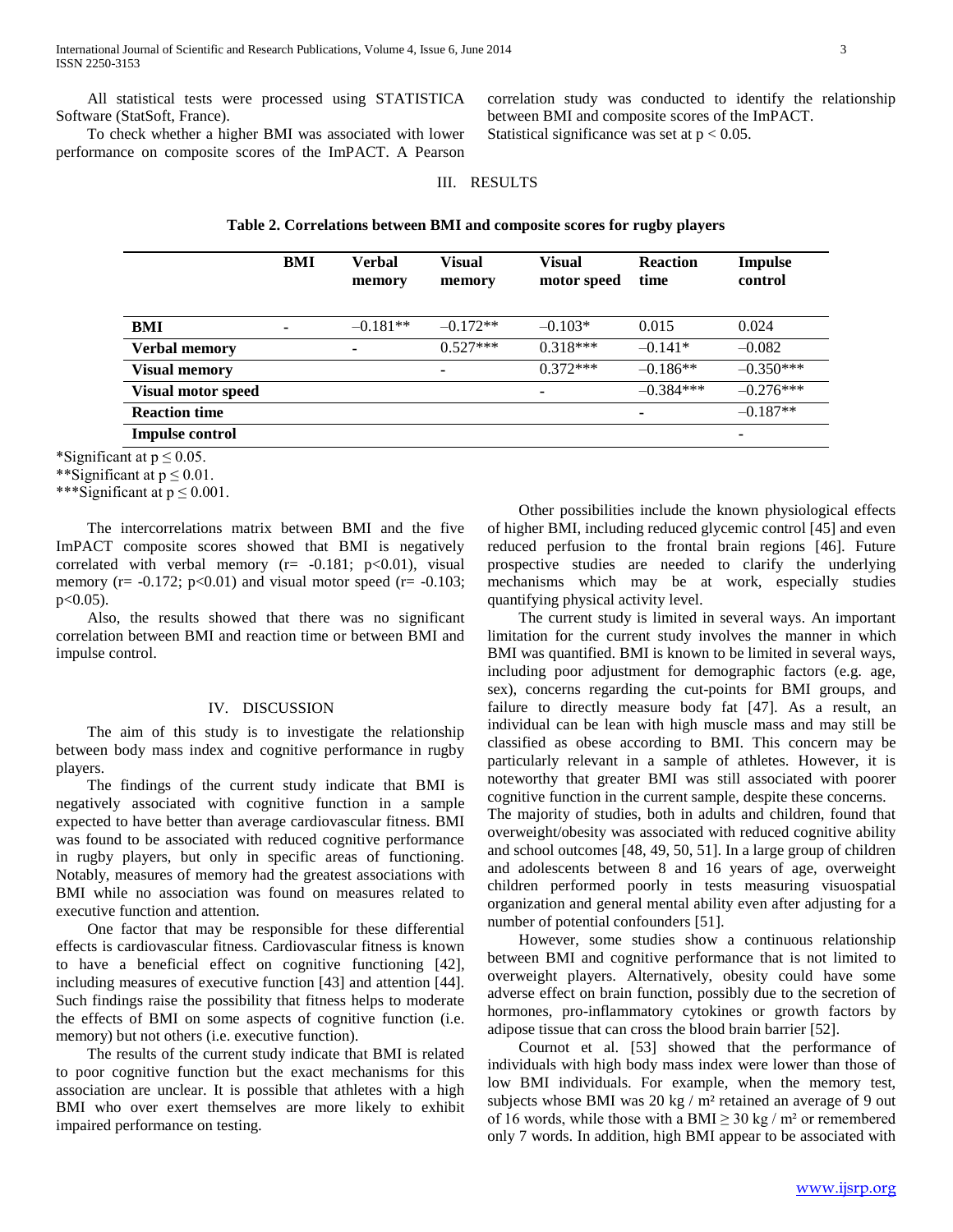a slight decline in memory over 5 years. These results were obtained after elimination of many potential biases, including the level of education of the subjects, the presence of diabetes or high blood pressure, factors that could affect the results.

 However, available evidence suggests that obesity among adults in the general population is associated with decreased cognitive performance [53], independent of age and comorbid metabolic disorders (e.g., hypertension, diabetes type 2) [54, 55]. Notwithstanding the longitudinal progression of cognitive decline, decreased cognitive performance has been reported to occur more rapidly among individuals with metabolic abnormalities (e.g., metabolic syndrome) when compared to individuals with normal metabolic profiles [56, 57].

 Physical exercise does not seem to systematically induce positive effects on cognitive functioning. Thus, some research suggests differential effects depending on the age of the participants [31], nature [32, 26] and the amount of exercise [33, 34, 27, 28].

# V. CONCLUSION

 In summary, the results of the present study indicate that higher BMI is associated with reduced verbal and visual memory in rugby players.

 Further work is needed to identify the mechanisms by which obesity adversely impacts cognitive function, particularly studies involving neuroimaging.

 Physical activity has beneficial effects on the vascular system, including reduction of atherosclerotic plaque accumulation [58], decreased blood pressure [59], and subsequent reduction of cardiovascular disease risk [60].

 However, a sporting activity is necessary to limit the diseases related to obesity and improve cognitive performance.

#### ACKNOWLEDGMENTS

 The authors thank all subjects for their voluntary participation in this study. The authors wish to express their sincere gratitude to all the participants for their cooperation. This study did not involve any financial external support.

#### **REFERENCES**

- [1] World Health Organization: Obesity and overweight. Published March, 2011. www.who.int/mediacentre/factsheets/ fs311/en/index.html (last accessed April 8, 2013).
- [2] Bray GA: Medical consequences of obesity. J Clin Endocrinol Metab 2004; 89: 2583–2589.
- [3] Gustafson D, Rothenberg E, Blennow K, Steen B, Skoog I: An 18 year follow-up of overweight and risk of Alzheimer disease. Arch Intern Med 2003; 163: 1524–1528.
- [4] Fitzpatrick AL, Kuller LH, Lopez OL, Diehr P, O'Meara ES, Longstreth WT Jr, Luchsinger JA: Midlife and late-life obesity and risk of dementia. Arch Neurol 2009; 66: 336–342.
- [5] Gunstad J, Paul RH, Cohen RA, Tate DF, Spitznagel MB, Gordon E: Elevated body mass index is associated with executive dysfunction in otherwise healthy adults. Compr Psychiatry 2007; 48: 57–61.
- [6] Sellbom KS, Gunstad J: Cognitive function and decline in obesity. J Alzheimers Dis 2012; 30(suppl 2):S89–S95.
- [7] Gustafson D, Rothenberg E, Blennow K, Steen B, Skoog I: An 18 year follow-up of overweight and risk of Alzheimer disease. Arch Intern Med 2003; 163: 1524–1528.
- [8] Stanek KM, Grieve SM, Brickman AM, Korgaonkar MS, Paul RH, Cohen RA, Gunstad JJ: Obesity is associated with reduced white matter integrity in otherwise healthy adults. Obesity (Silver Spring) 2010; 19: 500–504.
- [9] Willeumier KC, Taylor DV, Amen DG: Elevated BMI is associated with decreased blow flow in the prefrontal cortex using SPECT imaging in healthy adults. Obesity (Silver Spring) 2011; 16: 1–3.
- [10] Gonzales MM, Tarumi T, Miles S, Tanaka H, Shah F, Haley AP: Insulin sensitivity as a mediator of the relationship between BMI and working memory-related brain activation. Obesity (Silver Spring) 2010; 18: 2131– 2137.
- [11] Stephan BC, Siervo : Does the improvement in insulin sensitivity mediate the beneficial effects of weight loss on cognitive function? Hypertension 2010; 55: 1331–1338.
- [12] Haennel RG, Lemire F: Physical activity to prevent cardiovascular disease. How much is enough? Can Fam Physician 2002; 48: 65–71.
- [13] Stunkard A: Physical activity, emotions, and human obesity. Psychosom Med 1958; 20: 366–372.
- [14] Aberg MA, Pedersen NL, Torén K, Svartengren M, Bäckstrand B, Johnsson T, Cooper-Kuhn CM, Aberg ND, Nilsson M, Kuhn HG: Cardiovascular fitness is associated with cognition in young adulthood. Proc Natl Acad Sci U S A 2009; 106: 20906–20911.
- [15] Okonkwo OC, Cohen RA, Gunstad J, Poppas A: Cardiac output, blood pressure, variability, and cognitive decline in geriatric cardiac patients. J Cardiopulm Rehabil Prev. 2011; 31: 290–297.
- [16] Hansen AL, Johnsen BH, Sollers JJ, Stenvik K, Thayer JF: Heart rate variability and its relation to prefrontal cognitive function: the effects of training and detraining. Eur J Appl Physiol 2004; 93: 263–272.
- [17] Colcombe S, Kramer AF: Fitness effects of the cognitive function of older adults: a meta-analytic study. Psychol Sci 2003; 14: 125–130.
- [18] Smith PJ, Blumenthal JA, Babyak MA, Craighead L, Welsh-Bohmer KA, Browndyke JN, Strauman TA, Sherwood A: Effects of dietary approaches to stop hypertension diet, exercise, and caloric restriction on neurocognition in overweight adults with high blood pressure. Hypertension 2010; 55: 1331–1338.
- [19] Cassilhas, R. C., Viana, V. A. R., Grassmann, V., Santos, R. T., Santos, R. F., Tufik, S., & Mello, M. T. (2007). The impact of resistance exercise on the cognitive function of the elderly. Medicine and Science in Sports and Exercise, 39(8), 1401-1407.
- [20] Colcombe, S. J., Kramer, A. F., Erickson, K. I., Scalf, P., McAuley, E., Cohen, N. J., Elavsky, S. (2004). Cardiovascular fitness, cortical plasticity, and aging. Proceedings of the National Academy of Sciences of the United States of America, 101(9), 3316-3321.
- [21] Tanaka, K., de Quadros, A. C., Santo, R. F., Stella, F., Gobbi, L. T. B., & Gobbi, S. (2009). Benefits of physical exercise on executive functions in older people with Parkinson's disease. Brain and Cognition, 69(2), 435-441.
- [22] Davidson, M. C., Amso, D., Anderson, L. C., & Diamond, A. (2006). Development of cognitive control and executive functions from 4 to 13 years: Evidence from manipulations of memory, inhibition, and task switching. Neuropsychologia, 44(11), 2037-2078.
- [23] Diamond, A. (2002). Normal Development of Prefrontal Cortex from Birth to Young Adulthood: Cognitive Functions, Anatomy, and Biochemistry. In D. T. Stuss & R. T. Knight (Eds.), Principles of frontal lobe function (pp. 466-503). New York: Oxford University Press.
- [24] Comité scientifique de Kino-Québec. (2011). L'activité physique, le sport et les jeunes -- Savoir et agir. Secrétariat au loisir et au sport, ministère de l'Éduction, du Loisir et du Sport.
- [25] Audiffren M. Acute exercise and psychological functions: a cognitive energetic approach. In: T McMorris, P Tomporowski and M Audiffren editors. Exercise and cognitive function. Chichester: Wiley-Blackwell; 2009, pp. 3-39.
- [26] Pesce C, Crova C, Cereatti L, Casella R, and Bellucci M. Physical activity and mental performance in preadolescents: Effects of acute exercise on freerecall memory. Mental Health and Physical Activity. 2009;2:16-22.
- [27] Budde, H., Voelcker-Rehage, C., Pietrassyk-Kendziorra, S., Machado, S., Ribeiro, P., & Arafat, A. M. (2010). Steroid hormones in the saliva of adolescents after different exercise intensities and their influence on